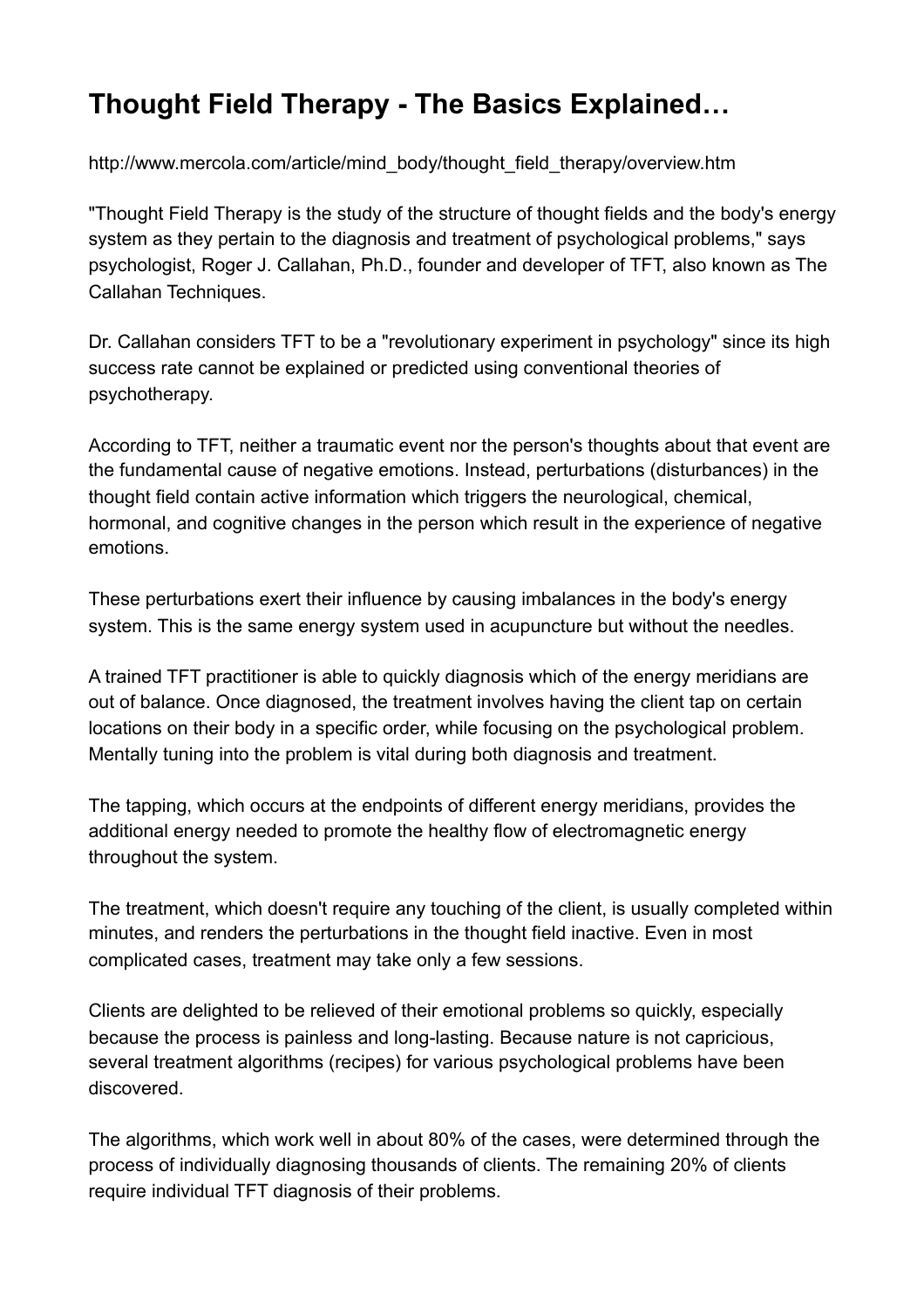Another important aspect of TFT treatment discovered by Dr. Callahan is the psychological reversal (PR). PR creates a polarity block in the body's energy system and prevents an otherwise effective treatment from working. PR is also an important discovery in the areas of psychological and physical healing.

It is associated with self defeating and negative behavior, and may be a causal factor for why some people don't heal from either psychological or physical illnesses. Fortunately, there is a quick way to correct a reversal within seconds that enables treatment to become effective once again.

## **TFT is Quick and Effective**

Although TFT doesn't work for every problem in every person, two recent studies have shown treatment success rates of well over 90% for a wide variety of psychological problems -- anxiety, panic, fears of all types, traumas, painful memories, grief, addictive urges, and depression, just to name a few.

Many TFT practitioners treat fears, traumas, and many other conditions daily with TFT with a success rate that surpasses all other forms of psychotherapy. The treatments, which quickly rebalance the body's energy system, are so robust and on line with reality that neither the therapist nor the client have to believe in the treatments for them to work.

## **TFT Draws Initial Skepticism**

Many professionals who are first exposed to TFT, are so skeptical of the claims being made about its success that they struggle for several months before they can bring themselves to learn more about the treatments. They waiver between thinking that TFT is absolute hocus-pocus to seriously wondering if it was a profoundly powerful treatment and important discovery in the field of psychotherapy.

It is easy to see why many professionals and clients alike are initially skeptical about TFT. "I don't believe it!" This is the exclamation of emotional relief and disbelief from clients after undergoing treatment. How could something so apparently simple work so quickly and painlessly to create such a profound emotional transformation?

Because the results with TFT can neither be predicted nor explained by conventional theories of psychopathology, TFT first makes many professionals squirm in their seats and scramble to find alternative (false) explanations for its effectiveness. This state of mental shock is usually overcome when one grasps that the results with TFT are consistent and clinically significant across different clients, settings, problems, and therapists.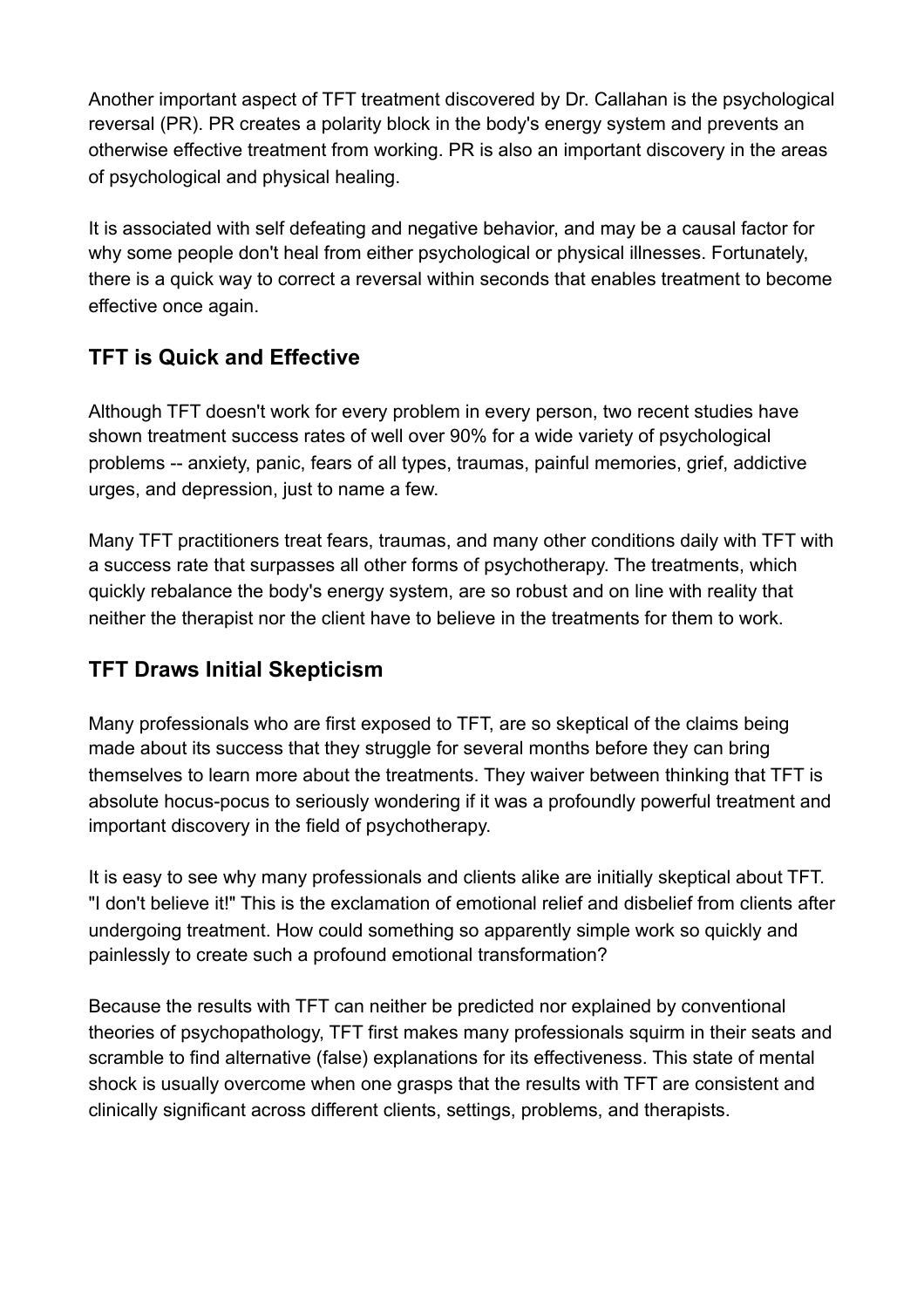On a deeper level, TFT challenges our concepts of human change and suffering. Almost everyone expects change to be painfully slow and inconsistent. Yet with TFT, change is non-linear and occurs in quantum leaps.

Moreover, the ease and effectiveness of TFT in promoting psychological freedom have profound implications for the understanding and treatment of emotional suffering.

## **TFT Research and Training**

Although TFT began with Dr. Callahan over 15 years ago, it is just beginning to obtain more widespread attention in professional circles. A growing number of professionals are using TFT in their clinical practices, and research efforts are not far behind.

One such research project was headed by Charles R. Figley, Ph.D., a noted traumatology expert at Florida State University, in which TFT was compared to EMDR (Eye Movement Desensitization and Reprocessing) and three other brief therapies in the treatment of posttraumatic Stress Disorder.

Mary Sykes Wylie, Ph.D., Senior Editor of The Family Therapy Networker, writes about this study in the July/August 1996 issue: If it had been a horse race, which the investigators as well as the innovators were all at pains to deny, the TFT contingent would have won, hands down.

Requiring virtually nothing in the way of personal interaction, TFT can bypass all that tedious therapeutic business of joining, empathy, history-taking, reprocessing and the like, and zero in on the problem immediately at hand. With 10 minute treatments not at all unusual .

In addition to case studies and radio listeners calling in for treatment, well controlled, experimental studies are being conducted on TFT. The results so far are consistent with the claims being made by TFT practitioners.

Thought Field Therapy has the potential of revolutionizing the delivery of psychotherapy. With its extraordinary success rate of over 90% for most psychological problems, and its unique and rapid treatment process, TFT challenges conventional theories of psychotherapy.

Conventional therapies attempt to intervene at the neural, chemical, hormonal, or cognitive levels, whereas TFT addresses psychological problems energetically on a quantum level.

Psychologist, Dr. Roger Callahan, founded and developed TFT over the last 16 years based on his discovery that the same energy meridian system identified by the Chinese approximately 5,000 years ago and used in acupuncture for centuries could also be used to successfully treat most psychological problems.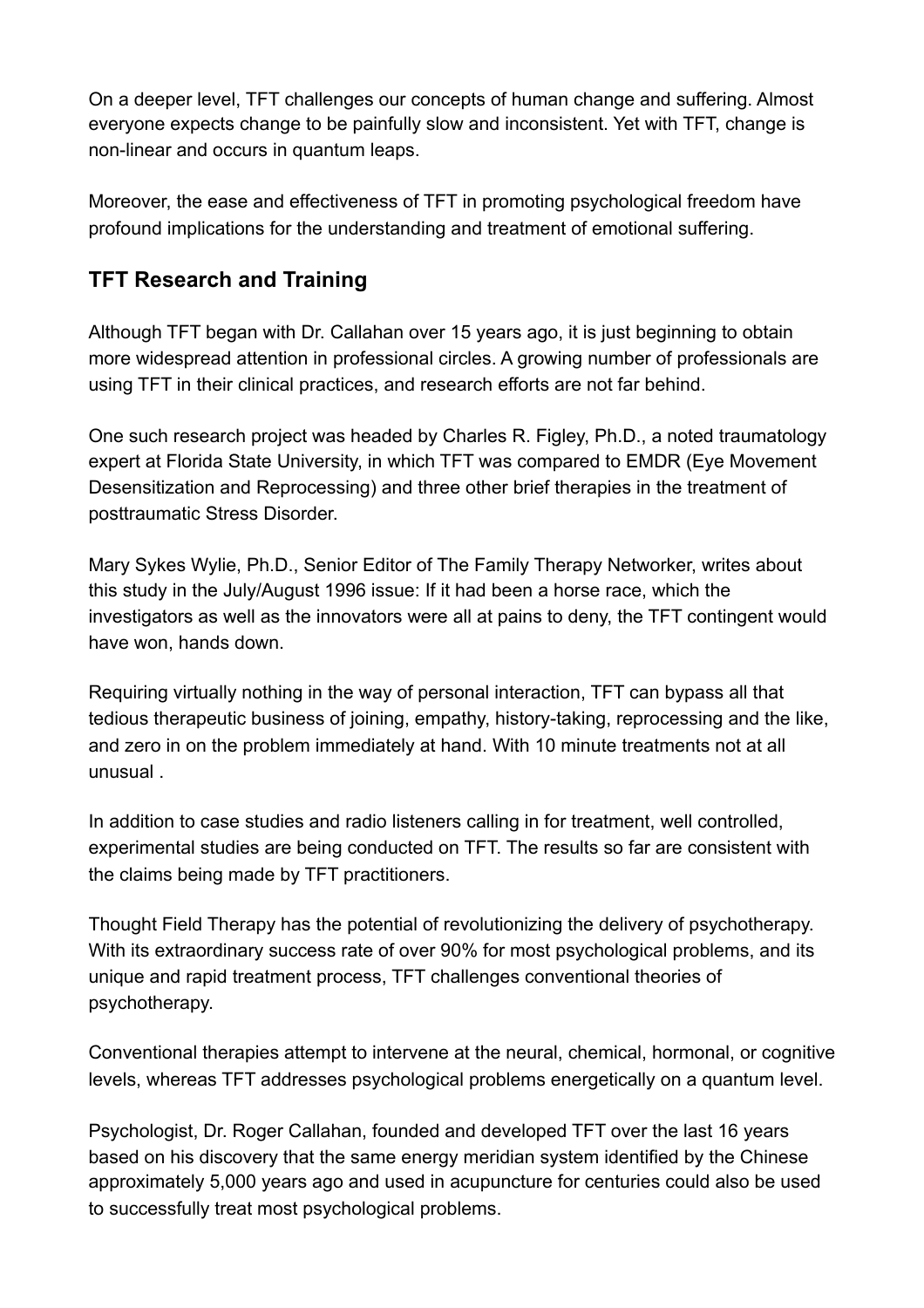From the perspective of TFT, our thoughts and emotions are energy expressions of human consciousness contained in thought fields. A thought field, having many of the same characteristics of other fields known to quantum physics, carries information, has memory, and can be perturbed.

When perturbed, the energy in the thought field is disrupted, causing negative emotions and an imbalance in the body's energy system. The perturbations or disruptions of energy in the thought field are corrected via the energy rebalancing interventions of TFT.

With TFT, permanent improvements (and oftentimes cures) occur almost immediately by working with this subtle energy meridian system, and without addressing the neural, chemical/hormonal, and cognitive subsystems.

This strongly supports the notion that the energy system is primary in the formation and treatment of negative emotions. Dr. Callahan's position is that all psychological transformation occurs at the energy level, although it may also be enhanced by changes in the subsystems.

Other therapists across the country are also having great success with this extraordinary new therapy. However, TFT is not widely known in most professional circles yet.

Fortunately, there has been increased interest in TFT since it was studied recently in the "Active Ingredients" Project headed by Charles R. Figley, Ph.D., a noted traumatology expert at Florida State University.

The efficacy of TFT was clearly demonstrated and it compared favorably to EMDR (Eye Movement Desensitization and Reprocessing) and three other brief therapies in the treatment of Post-Traumatic Stress Disorder (PTSD). A growing number of therapists are using TFT in their clinical practices, and more research efforts are underway.

TFT has been used to successfully treat a wide variety of problems, including PTSD, depression, phobias, anxiety, panic, grief, addictive urges, and more. As a therapist trained in several other treatment modalities, I find TFT to be compatible and easy to integrate with other approaches. The treatments are specific and powerful, and do not interfere with the goals of other therapies.

The treatment of a psychological problem (or the perturbations in the client's thought field) begins with having the client focus on the problem. Mentally tuning into the problem is vital during both diagnosis and treatment.

A trained TFT practitioner is able to use a diagnostic procedure based on manual muscle testing adapted from the field of applied kinesiology to determine the precise order of meridians to be stimulated.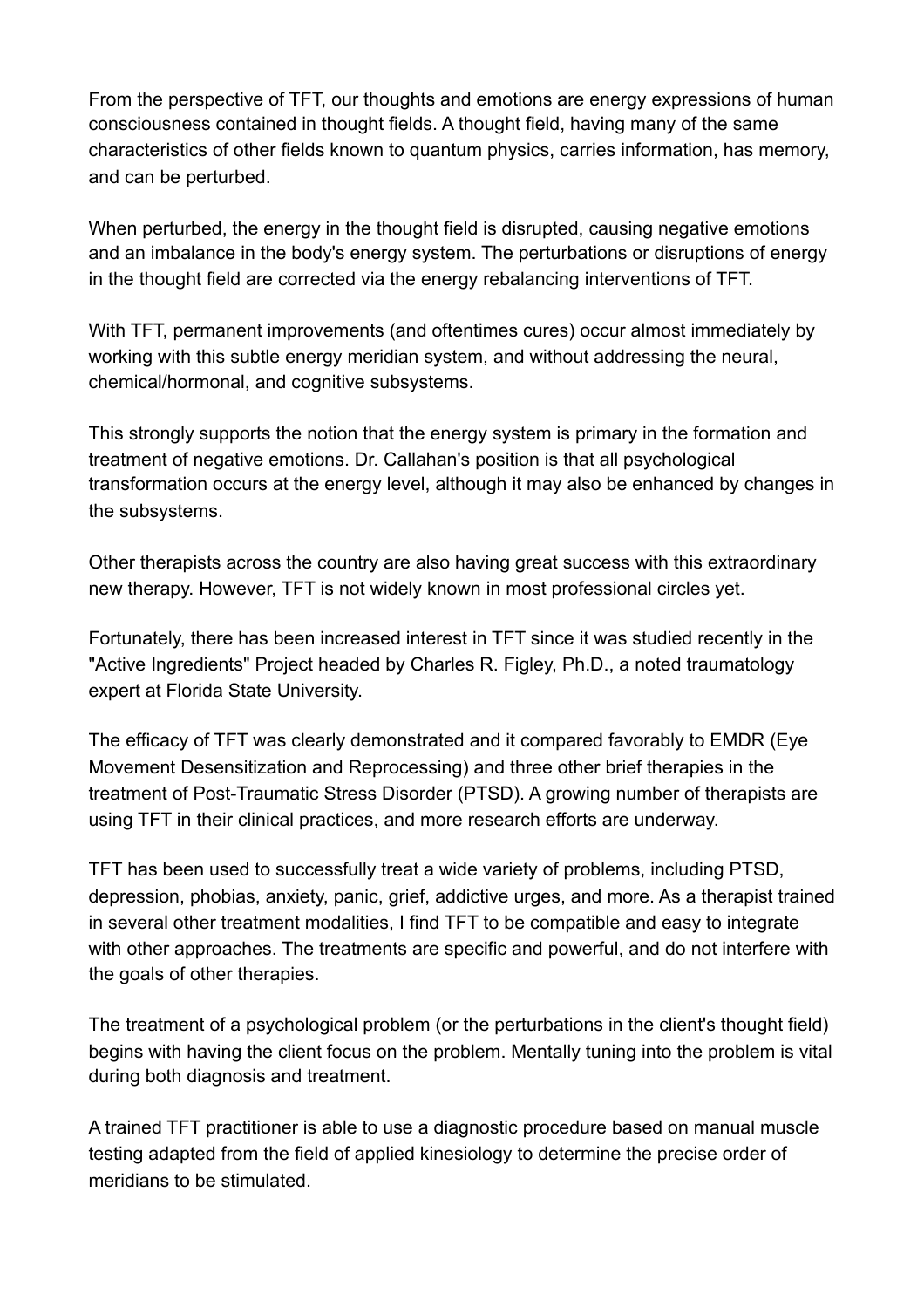Because nature is not capricious, several treatment algorithms have been derived from the successful treatment of thousands of clients. The algorithms are standard treatment sequences and work well in about 80% of the cases. The remaining 20% of clients require individual TFT diagnosis of their problems, using the manual muscle testing.

The treatment itself involves having the client tap on the energy meridians in the precise order diagnosed, while focusing on their psychological problem. The stimulation of the various energy meridians, generated by the tapping, provides the additional energy needed to promote the healthy flow of electromagnetic energy throughout the system.

This usually renders the perturbations in the thought field inactive, witnessed by the sudden removal of disturbing thoughts and emotions about the problem under treatment.

The treatments are often completed within minutes. Even in most complicated cases, treatment may take only a few sessions. Once relief is obtained in the office, clients have an opportunity to test out the treatment to see how it holds up in real life situations.

The therapist works with the client until they are satisfied that the emotional distress is no longer present in and outside of the office. Clients are delighted to be relieved of their emotional problems so quickly without undergoing lengthy and expensive psychotherapy. In addition, the process is painless and long-lasting.

Sometimes neural disorganization or various forms of psychological reversal (PR) can block an otherwise effective treatment. Each of these complications represents a reversed energy flow in the meridian system and is associated with self-defeating, negative behavior.

PRs may be a causal factor for why some people don't heal from either psychological or physical illnesses. Fortunately, once detected, a PR can be corrected easily within seconds, enabling the treatment to now work effectively. It is interesting to note that simply learning to recognize and correct PR greatly facilitates the speed and success of almost all effective therapies, and promotes the overall health and wellbeing of the client.

As noted earlier, a success rate of over 90% was previously unheard of in psychotherapy. Even more extraordinary is the fact that the treatments are so robust and on line with reality that neither the client nor the therapist have to believe in the treatments for them to work.

The consistent and repeatable results using TFT, which impacts the electromagnetic energy system, strongly support that this energy system is vital in controlling the generation and healing of negative emotions. If the basic problem of negative emotions were simply neural, chemical/hormonal, and/or cognitive, then TFT would not work at all.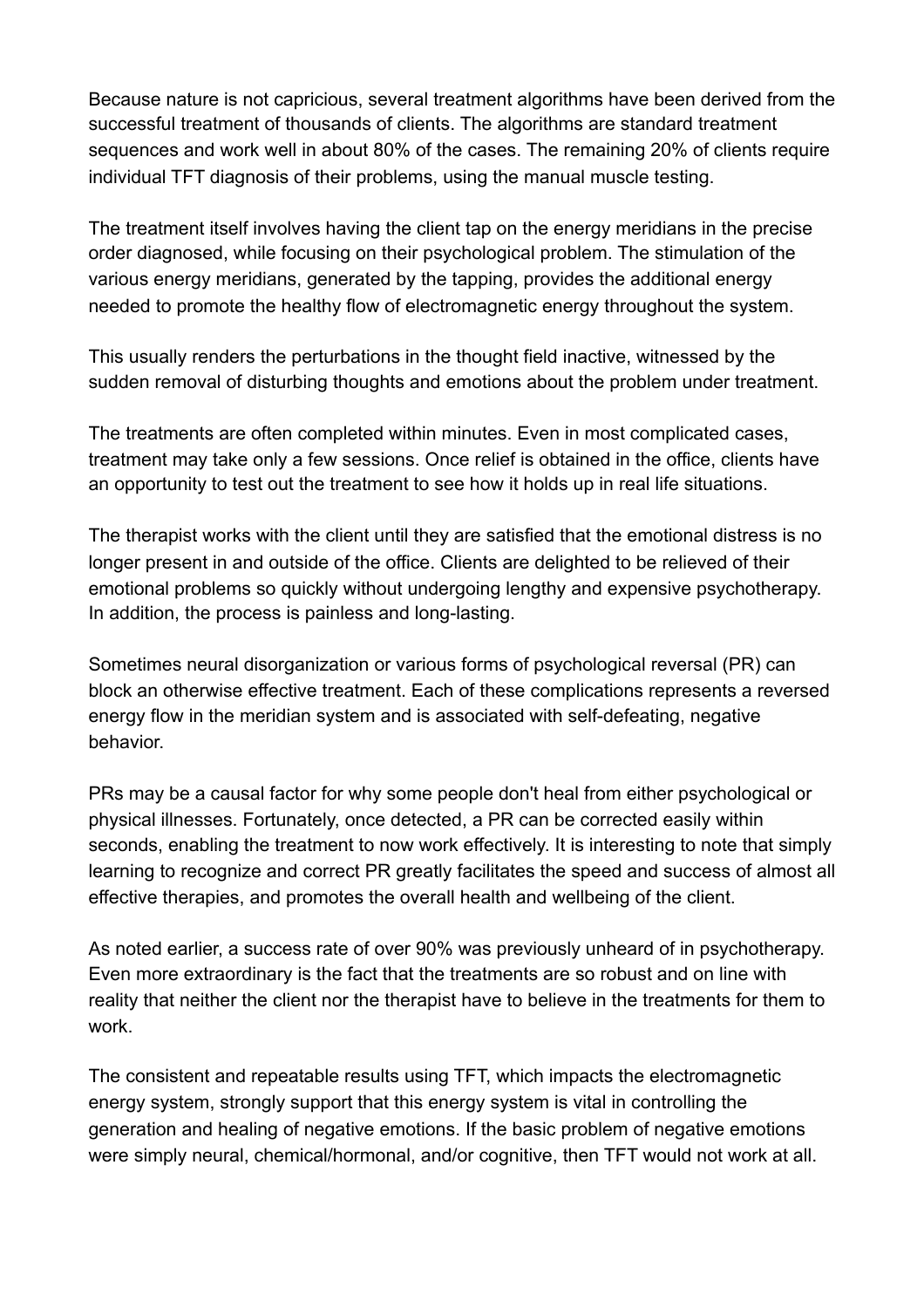### **Trauma Treatment**

TFT has been used to successfully treat hundreds of clients suffering from traumatic accidents, rape, war, crime, and various types of losses. For example, Elaine, a 27 year old woman, was in a terrible car accident in which a young child was killed.

For months following the accident, Elaine experienced many symptoms of PTSD, including nightmares, irritability and agitation, difficulties concentrating, flashbacks of the accident, and avoidance of driving. I treated the emotional trauma of the accident using the trauma algorithm and procedure described below.

Within a single session, her mood and outlook changed dramatically. She reported feeling stronger and no longer feared getting behind the wheel again. At the following session, she reported that she was driving and her nightmares and flashbacks had vanished. Elaine was seen a total of three times before she was functioning normally again.

Please note that the procedure presented below should not be used with anyone else unless you are versed in the treatment of trauma victims. In the event that this procedure doesn't work well, which is most likely due to a lack of proficiency, it is important that you know other ways to help the victim.

Training and experience with TFT are usually needed to obtain the highest success rates available through TFT. You might want to experiment with the trauma treatment by first relieving the distress of a painful memory of your own. There is no risk of causing any harm. The worst that can happen is nothing at all.

1. Focus on the painful memory and rate the level of distress you feel at this moment on a scale from I (no distress at all) to 10 (worst possible distress).

2. As you continue to focus on the painful memory, tap with your finger tip 8-10 times:

At the end of the eyebrow on the inside bridge of the nose.

Directly underneath the center of the eyes on the bony orbit.

On the side of the body about 4 inches directly below the armpit.

Under the collarbone 1 inch to the side of the sternum in the gap between the collarbone and first rib.

3. Continue to focus on the problem while you tap on the GAMUT spot on the back of the hand 1 inch behind and between the bones going to the ring and little fingers. Tap continuously while you close your eyes, open them and look down and to the right (keeping your head still), look down and to the left, roll your eyes in one direction, roll them